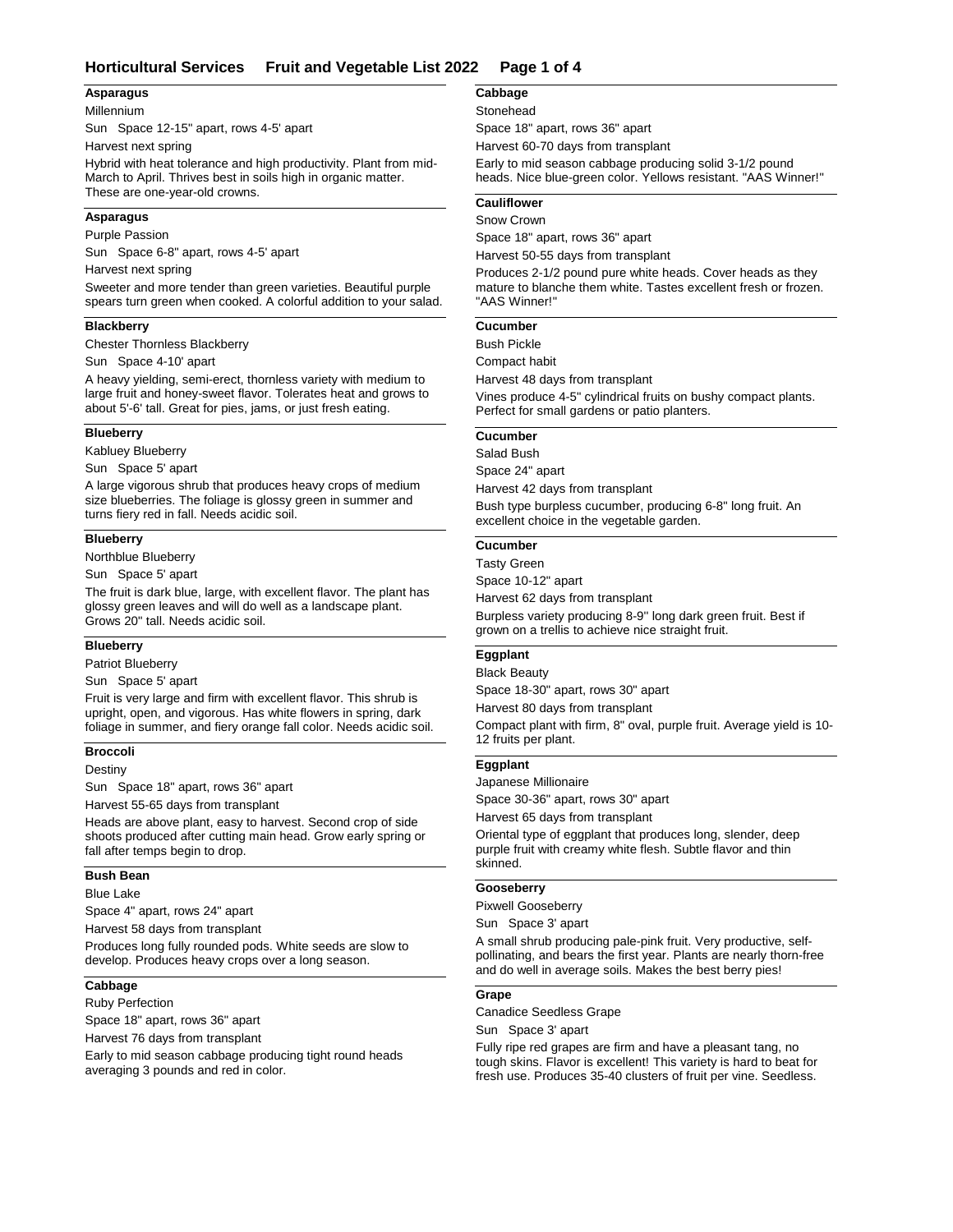# **Horticultural Services Fruit and Vegetable List 2022 Page 2 of 4**

### **Grape**

Concord Seedless Grape

Sun Space 3' apart

Prolific vines producing large seedless grapes that are excellent for desserts, wine or juice. Train on a sturdy garden fence or trellis.

#### **Grape**

Edelweiss Grape

Sun Space 3' apart

A vigorous green-white grape with high sugar content and a good taste. This is a very disease resistant variety. A good dessert and wine grape.

### **Grape**

St. Theresa Seedless Grape

Sun Space 3' apart

A top table grape, mostly seedless. St. Teresa produces an abundance of sweet, flavor-rich slip-skinned fruit in early September.

# **Kale**

Dinosaur

Sun Space 24-36" apart

Harvest 30-60 days from transplant

An Italian heirloom. Blue-green leaves loaded with flavor. Harvest young in the spring but after the first frost as a fall crop.

# **Kohlrabi**

Winner

Space 3" apart, rows 18-24" apart

Harvest 45 days from transplant

Very flavorful, reaches 4" diameter without becoming woody. Cross between turnip & cabbage.

#### **Leek**

American Flag

Space 4-6" apart, rows 18" apart

Harvest 70-100 days from transplant

Stalks have delicious mild onion flavor. Plant in trenches and mound soil up as they grow to promote blanching of the stalks. Very cold tolerant.

### **Lettuce**

Butter crunch

Space 6-8" apart, rows 18" apart

Harvest 64-75 days from transplant

Butter head type of lettuce with thick flavorful, dark green leaves. Plants tend to be heat tolerant. Slower to bolt than most bibb lettuces. Virus resistant.

### **Lettuce**

Great Lakes 659

Space 12" apart, rows 18" apart

Harvest 80-90 days from transplant

Excellent heading lettuce that produces large, firm, crisp, tender heads that are tasty in salads.

# **Muskmelon**

Delicious

Space 36-48" apart

Harvest 78 days from transplant

Beautifully ribbed oval melon with deep-green skin and golden netting. Firm, salmon-toned flesh is aromatic and sweet.

#### **Okra**

## Compact Green Fingers

Space 18" apart, rows 36" apart

Harvest 45-50 days from transplant

Produces dark green succulent 4" pods on compact, bushy plant. Attractive foliage w/pastel yellow flowers, ideal for container. Thrives and requires lots of Kansas heat.

# **Okra**

Space 18" apart, rows 36" apart Produces dark green succulent 4-5" pods on compact plant. Jambalaya Harvest 50-55 days from transplant

Thrives and requires lots of Kansas heat.

# **Onion**

**Candy** 

Space dependant on use

Harvest 85 days from transplant

Day neutral variety. Huge, extremely early bulbs have golden brown skin and white interiors with a sweet, mild flavor.

# **Pepper**

Space 18-24" apart, rows 2-3' apart Anaheim Chili

Harvest 75-80 days from transplant

Tapered dark green to red pepper, bear throughout the season. Mildly hot.

#### **Pepper**

Baron

Space 18-24" apart, rows 2-3' apart

Harvest 72-75 days from transplant

Upright growing pepper producing thick walled, 4-lobed, 4" long fruit, sweet tasting, red/green fruits. Excellent for eating fresh, roasting & stuffing.

#### **Pepper**

Space 18-24" apart, rows 2-3' apart California Wonder

Harvest 75 days from transplant

Upright growing pepper producing 4x4", 4-lobed blocky fruit. TVM resistant. Fruits remain green maturing to red.

### **Pepper**

Space 18-24" apart, rows 2-3' apart Upright growing pepper plant producing 1x8-9", dark green fruit maturing to red. Moderately hot, ideal for salsa. Garden Salsa Harvest 73 day from transplant

## **Pepper**

Space 18-24" apart, rows 2-3' apart Golden Bell

Harvest 65 days from transplant

Upright growing pepper with golden, blocky, thick walled, 3-1/2 x 4'' fruit. Sweet green fruits mature to deep golden color.

# **Pepper**

Habanero

Compact and bushy

Harvest 95 days from transplant

1-1/2 x 1" light green, orange. The hottest pepper in our greenhouse. Space 18-24" apart in rows 24-36" apart.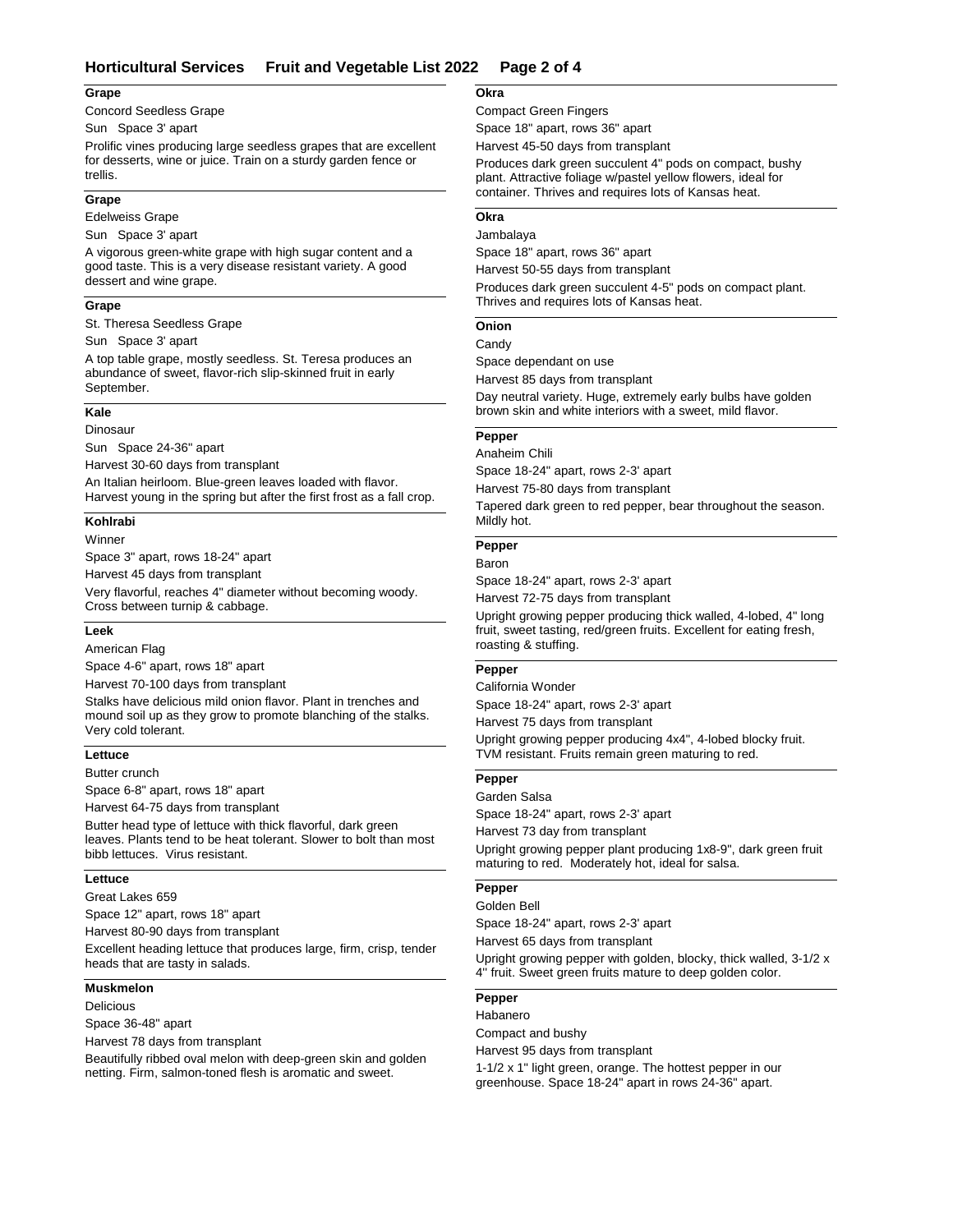# **Horticultural Services Fruit and Vegetable List 2022 Page 3 of 4**

#### **Pepper**

Jalapeno

Space 18-24" apart, rows 2-3' apart Harvest 60-65 days from transplant

Upright growing pepper plant that produces 2-1/2 x 1" medium green fruit that matures to a bright red. Very HOT and PUNGENT!

#### **Pepper**

Long Red Cayenne-F1

Space 18-24" apart, rows 2-3' apart

Harvest 70 days from transplant

Upright growing pepper producing 4-1/2 x 3/4" long, thin, green fruit. Fruit turns red at maturity. EXTREMELY HOT!

### **Pepper**

Sweet Banana

Space 18-24" apart, rows 2-3' apart

Harvest 65-70 days from transplant

Upright growing pepper producing 6x1-1/4", waxy, yellow fruit that taper to point. Sweet green fruits mature to deep golden color.

#### **Raspberry**

Bristol Black Raspberry

Sun Space 3' apart

Large black fruit with attractive glossy skin. Flesh is firm, excellent quality and good flavor. Good for canning or freezing.

### **Raspberry**

Killarney Raspberry

Sun Space 3' apart

A summer-bearing red raspberry with great aroma and flavor. Excellent for freezing and canning. Sturdy growth habit. A distinct improvement over Latham.

#### **Rhubarb**

Crimson Cherry Rhubarb

Sun Space 3-4' apart

An excellent variety with long, thick, bright red stalks that are very tender and sweet.

#### **Spinach**

Seaside

Sun Space 6" apart, rows 15" apart

Harvest 25 days from transplant

Slow-bolting, smooth-leafed variety for spring and summer. Seaside has upright, dark green leaves; stays small, which extends the baby leaf harvest window.

#### **Squash-Summer**

Gold Crookneck

Space 2 per hill, 5-10' apart

Harvest 50 days from transplant

Bush-like vine producing heavy yields of slightly warted bright yellow fruit. Fine texture and flavor.

## **Squash-Summer**

Space hills 3-6' apart Heavy producer of dark green, straight, 6-8" long fruit. Zucchini Hybrid Harvest 48-54 days from transplant

## **Squash-Winter**

Space 36" apart Produces 1-1/2 to 1-3/4 LB deep reddish-orange fruit. Has a very delicious, sweet, buttery flavor. **Butterbush** Harvest 85 days from transplant

### **Squash-Winter**

Space 48" apart Produces 5-6" long, acorn type, dark green fruit with golden yellow flesh. Good winter squash with a nutty flavor. Table Ace F1 Harvest 70 days from transplant

#### **Strawberry**

Sun Space 12-18" apart As the name implies, the best of the best. It has excellent flavor, high yields, and large fruit size. It is an excellent variety for the home garden. Allstar Strawberry June Bearing

### **Strawberry**

Sun Space 12-18" apart Everbearing large red berries with exceptional flavor. Will fruit all summer long. Very heat tolerant. Great for patio planters. Eversweet Strawberry Everbearing

### **Strawberry**

Sun Space 12-18" apart Delicious alpine strawberry that bears small deep red fruit. Vigorous compact growth makes it ideally suited for hanging Mignonette Strawberry Everbearing

### **Strawberry**

baskets or patio containers.

Sun Space 12-18" apart Sets lots of large delicious berries with sugar-sweet taste and juicy texture. Withstands leaf spot and leaf scorch. Ozark Beauty Strawberry Everbearing

## **Sweet Potato**

# Vardaman

Space 12" apart, rows 3-4' apart

Harvest 90-100 days from transplant

Produces delicious tasting, golden yellow tubers with deep orange flesh. Idea for small gardens. Yields are excellent. A USDA release. Ideal pH is 5.8-6.0, use dolomitic lime to raise pH if needed.

### **Tomatilla**

#### Grande Rio Verde

Sun Space 2-3' apart, rows 3-4' apart

Need 2 plants to insure pollination, plant produces heavy yields Harvest 70 days from transplant

of 3 oz green tomatillos for salsa verde. Tomatillos are fully ripe when it falls from plant.

# **Tomato**

#### Beefmaster

Sun Space 2-3' apart, rows 3-4' apart

Harvest 70 days from transplant

Indeterminate growing tomato producing extra large, round shaped fruit up to 12 oz or more in weight. VFN resistant.

# **Tomato**

Space 2-3' apart, rows 3-4' apart Better Boy

Harvest 70 days from transplant

Indeterminate growing tomato producing large, 12-16 oz, globe shaped fruit. Produces heavy yields. VFN resistant.